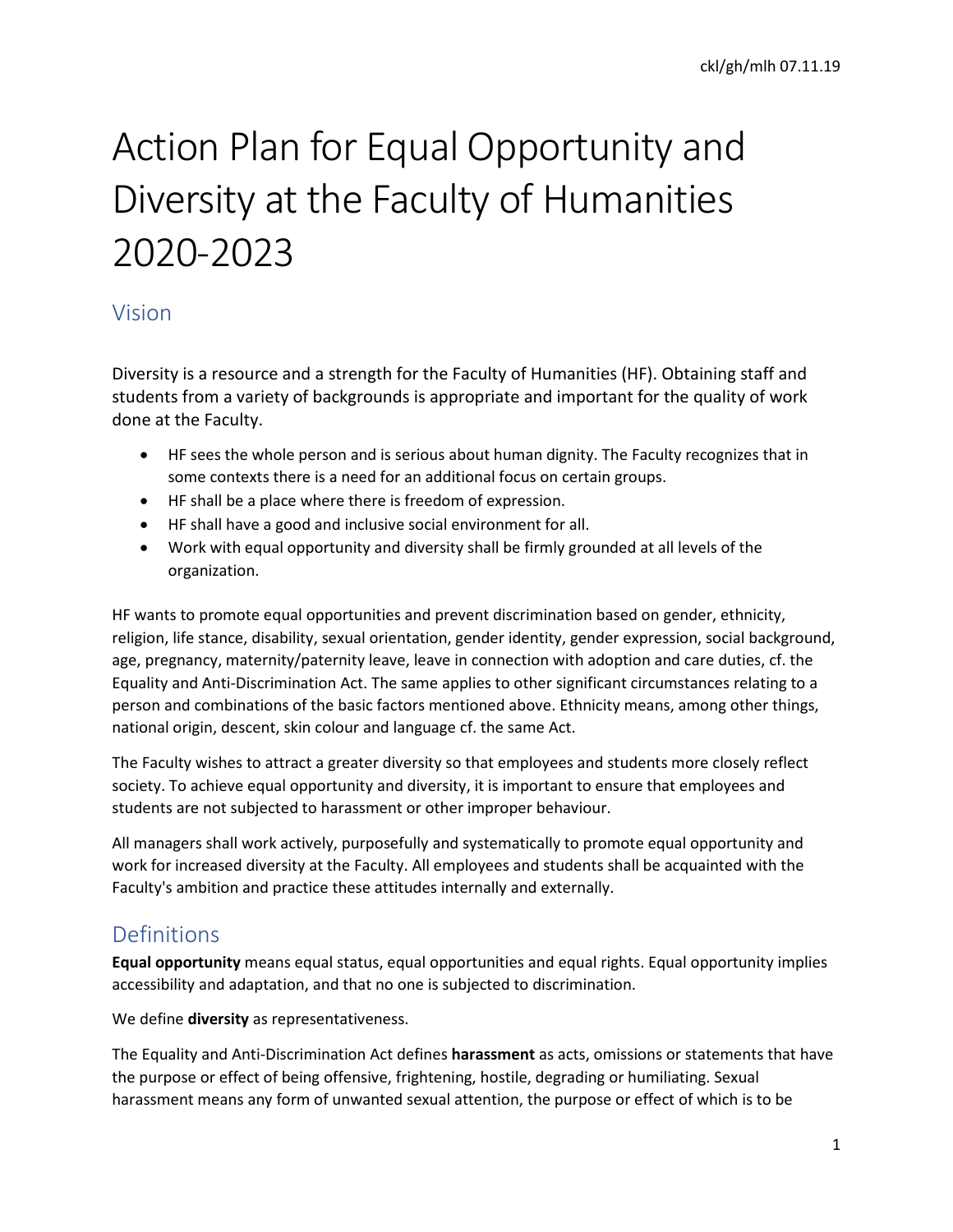offensive, frightening, hostile, demeaning, humiliating, or troublesome. The legislation prohibits harassment in the workplace and in educational institutions.

## Action plan with initiatives in the period 2020-2023

HF shall be a place where everyone can feel at home, and where all students and staff get the same opportunities to obtain an education or promote their careers. It is the sum of students and staff that *is*  the faculty. The responsibility for being inclusive therefore rests with everyone. It doesn't stop at the formal level, but is something everyone takes with them into the academic social community. HF shall be a broadminded place where there is room for expression and academic discussion.

The Faculty has selected some initiatives for the period 2020-2023:

### 1) Greater diversity among students

HF's student community shall mirror the society and the city of which we are a part. HF wants to achieve greater diversity among those who start at the Faculty and to ensure that everyone feels that they have a place here. The Faculty shall recruit more strategically to reach out to more, and shall work consciously to help students from minority groups and underrepresented social backgrounds complete their studies. The Faculty has a responsibility for ensuring that working life obtains employees with different backgrounds. Diversity among HF's candidates is also important for schools, which are the future workplace of many of the students.

#### Initiatives

- All employees who meet students shall demonstrate inclusive and unbiased attitudes.
- The relevance of the study courses shall be made clearer to attract applicants who otherwise would not consider the humanities.
- Use of images and text on the web pages shall mirror the diversity that the Faculty wants to achieve.
- School visitors and buddies shall have a more varied background so as to be more representative of the inhabitants of society around us.
- Resources for accessibility and adaptation shall be made better known, especially among the lecturers.
- The teaching shall be universally designed.
- The Faculty shall cooperate with, and acquire competence from, Diversity in Focus in Academia (MiFA).
- The Departments shall work towards more HF students making use of Norwegian academic writing courses.
- The Faculty shall strengthen the courses for writing academic English.
- At least two Departments shall pilot academic mentor groups for students who wish to take part in them.
- The Faculty shall strengthen the diversity training of study and programme consultants.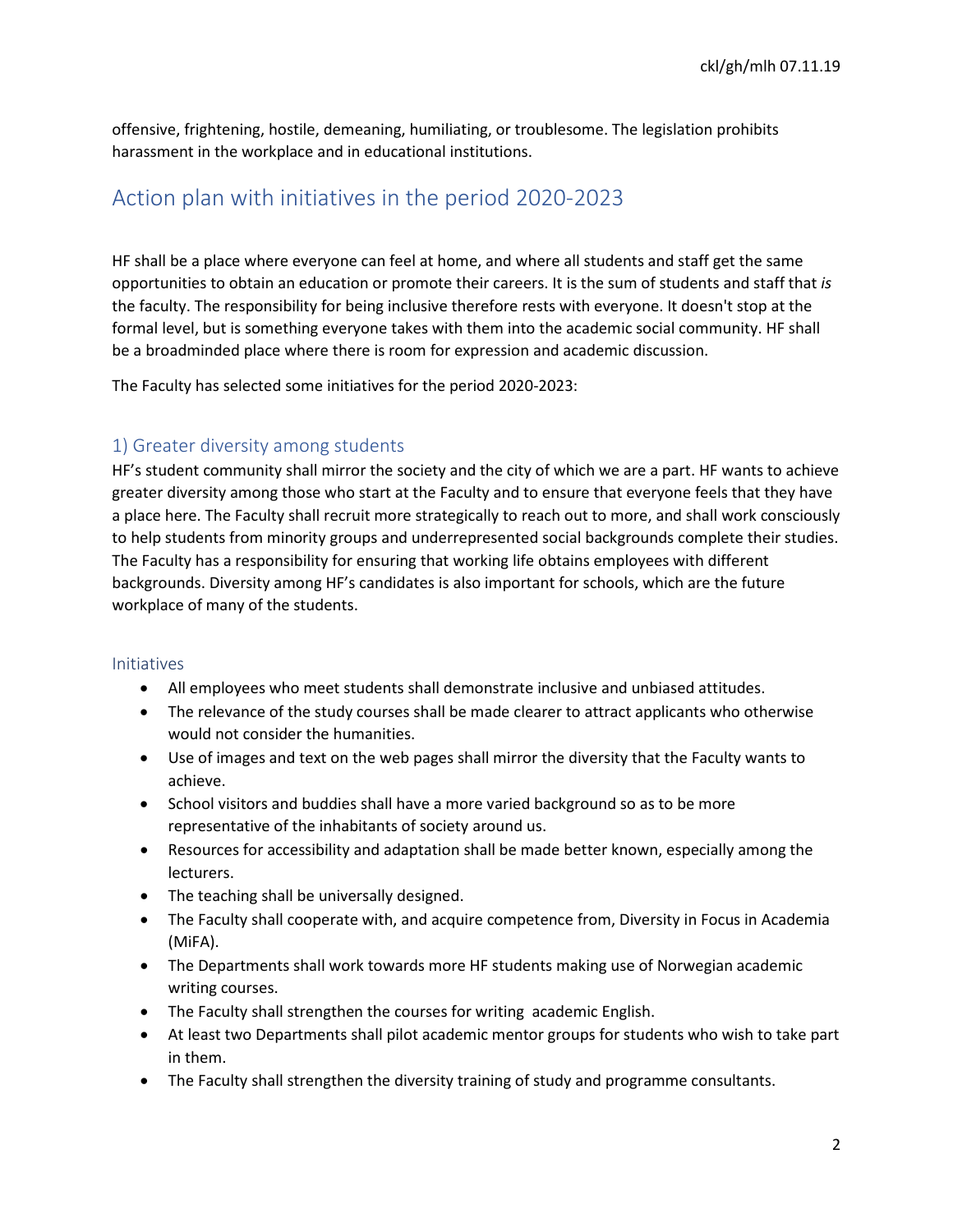## 2) Greater diversity among employees

Everyone employed at HF belongs here and must be met with respect. For employees to fulfil their potential they must feel safe, be listened to, taken seriously and be included.

A diverse group of employees, both in terms of background and subjects, is a condition for the faculty to deliver research at a high international level and to help solve the major social challenges.

There shall be more diversity in all job categories. This must be reflected in job announcements and throughout the appointments process for both academic and administrative positions.

HF shall work towards achieving a share of at least 40% of the underrepresented gender in all job categories and new appointments. The Faculty shall have a particular focus on this when professors and managers are appointed, with appointments to administrative positions, and with appointments in larger academic environments with a particularly uneven gender balance.

### Initiatives for more diverse recruitment

- HF shall appear as more diverse on the Faculty's web pages, in contact with society, on representation assignments, etc.
- All announcement texts for administrative positions shall be reviewed, especially with regard to the use of language and images, with the aim of broader recruitment.
- Positions that may be announced as either associate professor or professor shall be announced as associate professor to obtain more female applicants.
- There must be greater awareness regarding who is recruited to various committees.
- Bottlenecks for different groups in employment and promotion processes shall be identified.

#### Initiatives to include and retain employees with diverse backgrounds

- Management training shall have a heightened focus on diversity management.
- The Faculty shall conduct theme meetings for new employees.
- Social events shall be arranged to the fullest extent possible so that everyone feels cared for and included.
- An academic mentor scheme for anyone who wants it will be established at all units.
- The units shall ensure that all new employees have a buddy or are included in a buddy scheme. A buddy or buddy scheme shall provide practical adaptation and ensure that new employees are included in the collegiate community. The scheme should include practical language training/language support when relevant.
- Employees shall be conscious of diversity in work processes that require cooperation, especially where (both formal and informal) working groups are being established.
- Mastering the language is a key to inclusion. The Departments shall ensure that international employees learn Norwegian and an individual plan should be set up between the Department and the employee. A working group has been established at the Faculty to deliver proposals for initiatives in spring 2020 on language policy and inclusion.
- Important information shall be available in English.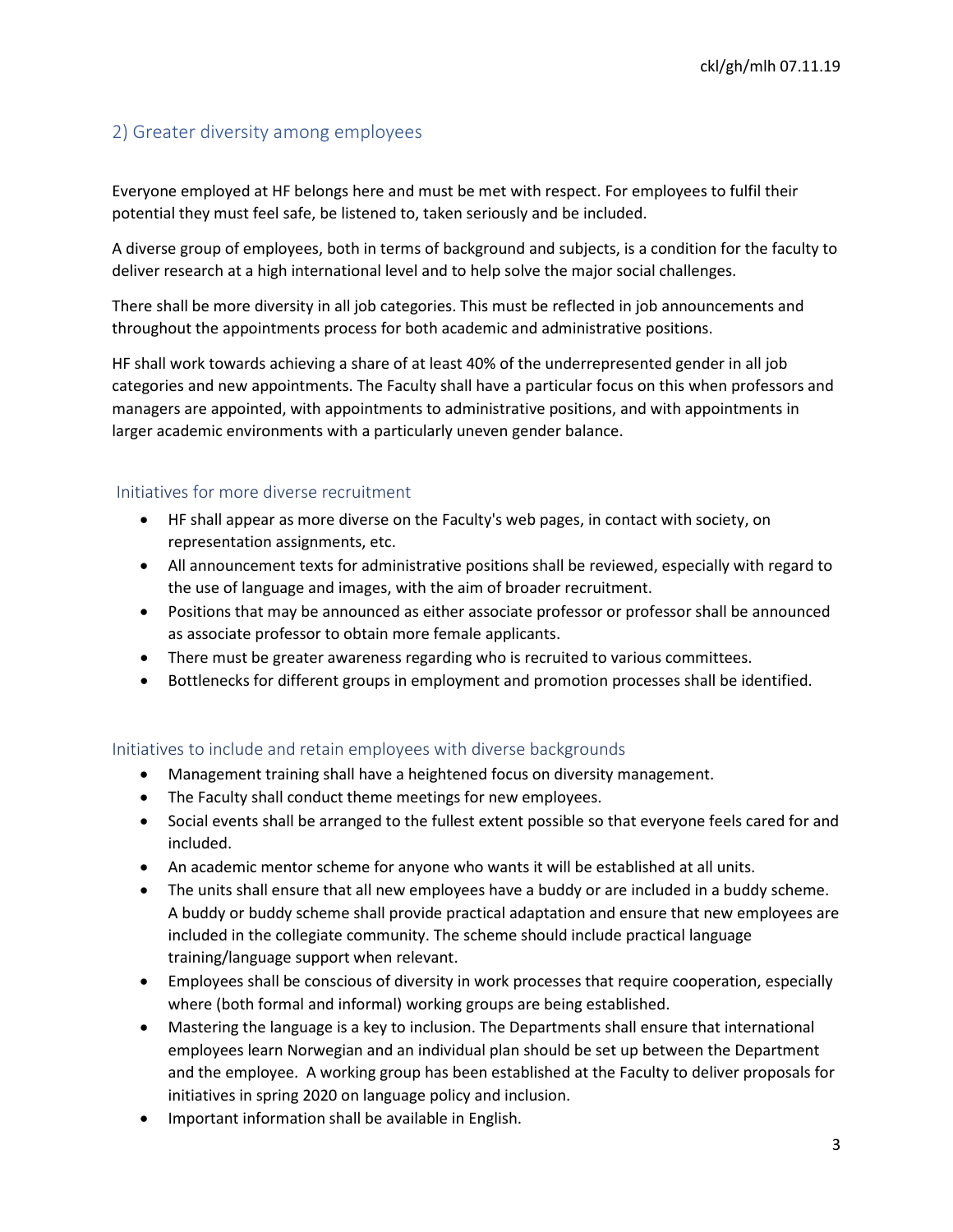## 3) Gender equality initiatives for curriculum and learning requirements

The curriculum used in HF's study programmes shall as far as possible reflect the Faculty's objective of gender equality and diversity.

#### Initiatives

- The teaching staff on each programme shall conduct a critical review of the existing curriculum to see whether it safeguards, in a proper academic manner, important relevant academic aspects in a diversity perspective.
- Such a critical review shall be conducted every time a course is revised.

### 4) Increased efforts to prevent harassment with a main focus on sexual harassment

The work- and student environment at HF shall be safe and inclusive. Everyone has a responsibility to contribute to a culture that encourages freedom of speech. Harassment shall not occur.

Employees and students shall be aware of social situations where the balance of power between the actors is uneven, both formally and informally, so that power is not exploited. Touching, behaviour and intimate language that may be perceived as sexually offensive shall not occur. Special attention shall be paid to situations where there is a greater risk of harassment, such as events where alcohol is served, on trips, in the buddy scheme, etc.

HF shall have an open feedback culture in terms of language and behaviour.

#### Initiatives

- The Faculty shall revise the supervisor's role and responsibilities in respect of students and research fellows.
- The Faculty shall make the whistleblowing systems at UiO better known to employees and students, and build a culture that makes it safe to blow the whistle.
- Management at all levels shall ensure that *UiO's guidelines against harassment* are known to all employees and students.
- Managers are obligated to follow up immediately on all such cases they become aware of and seek assistance from the Faculty as needed.

#### 5) Management Responsibilities

- The work with equal opportunity and diversity is specifically a managerial responsibility. Managers shall report on the unit's efforts to promote equal opportunity and diversity to the Dean in the annual management dialogue. Reports shall also be submitted on the use of equal opportunity and diversity funds.
- Equal opportunity and diversity are issues that must be discussed regularly in various fora and in management training. How to secure the diversity perspective in hiring processes must be included in management training.